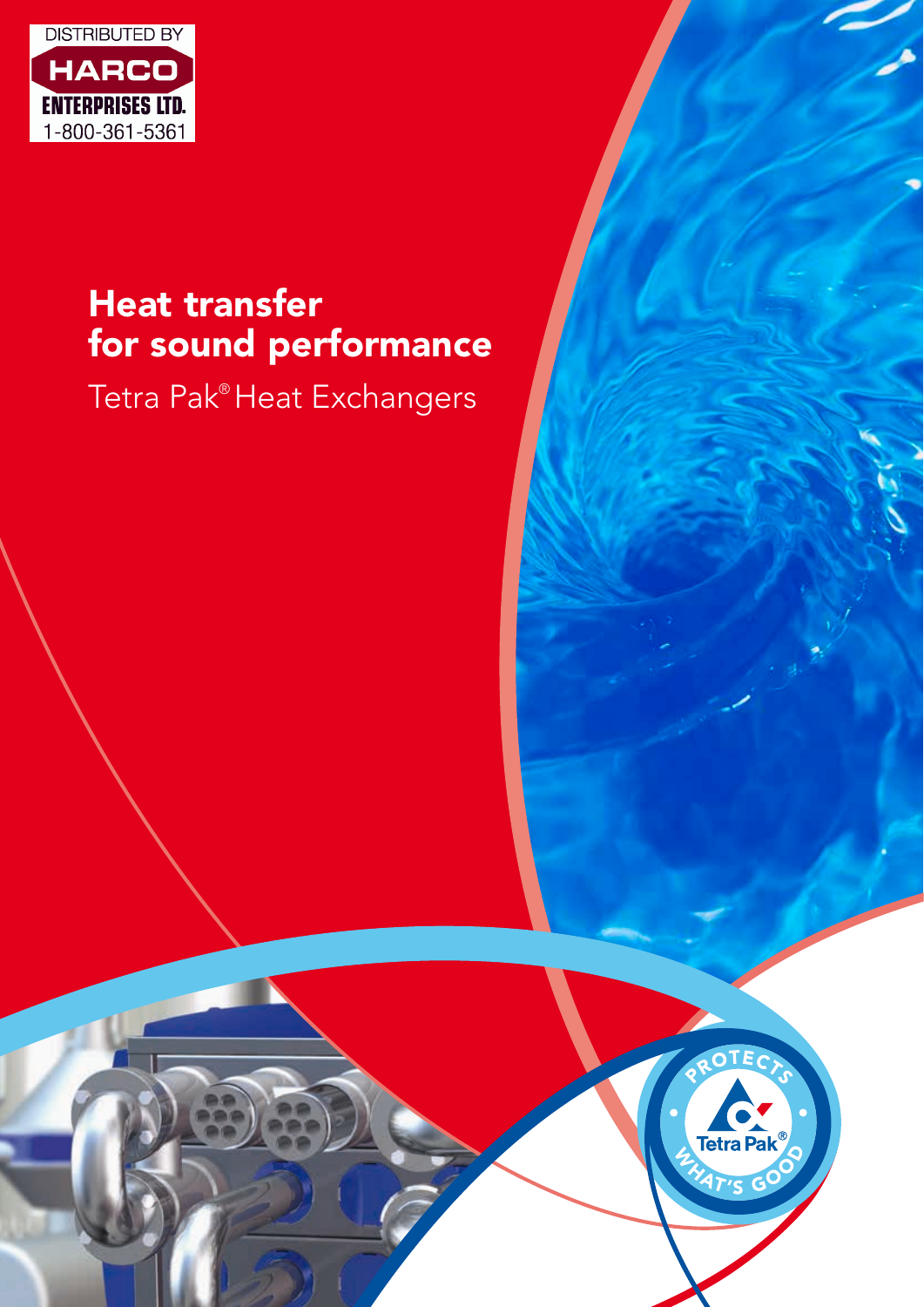## Efficient and reliable heat exchangers for optimal results

We deliver efficient and reliable heat transfer solutions which enable you to meet your consumers' demands on safe and attractive food products.

Our range of flexible heat exchangers combines high performance with cost efficiency and low environmental impact.

We call this sound performance, because sound performance, in every part of your operation, is the basis for a sound and successful business.



Low energy and water consumption are typical features of all Tetra Pak® heat transfer solutions. Outstanding over all economy and reduced environmental impact are among the benefits.



Flexibility, reliability and simple operation are among the characteristics of our heat exchangers.



Heat exchangers from Tetra Pak build on thorough knowledge of the characteristics of thousands of liquid food products.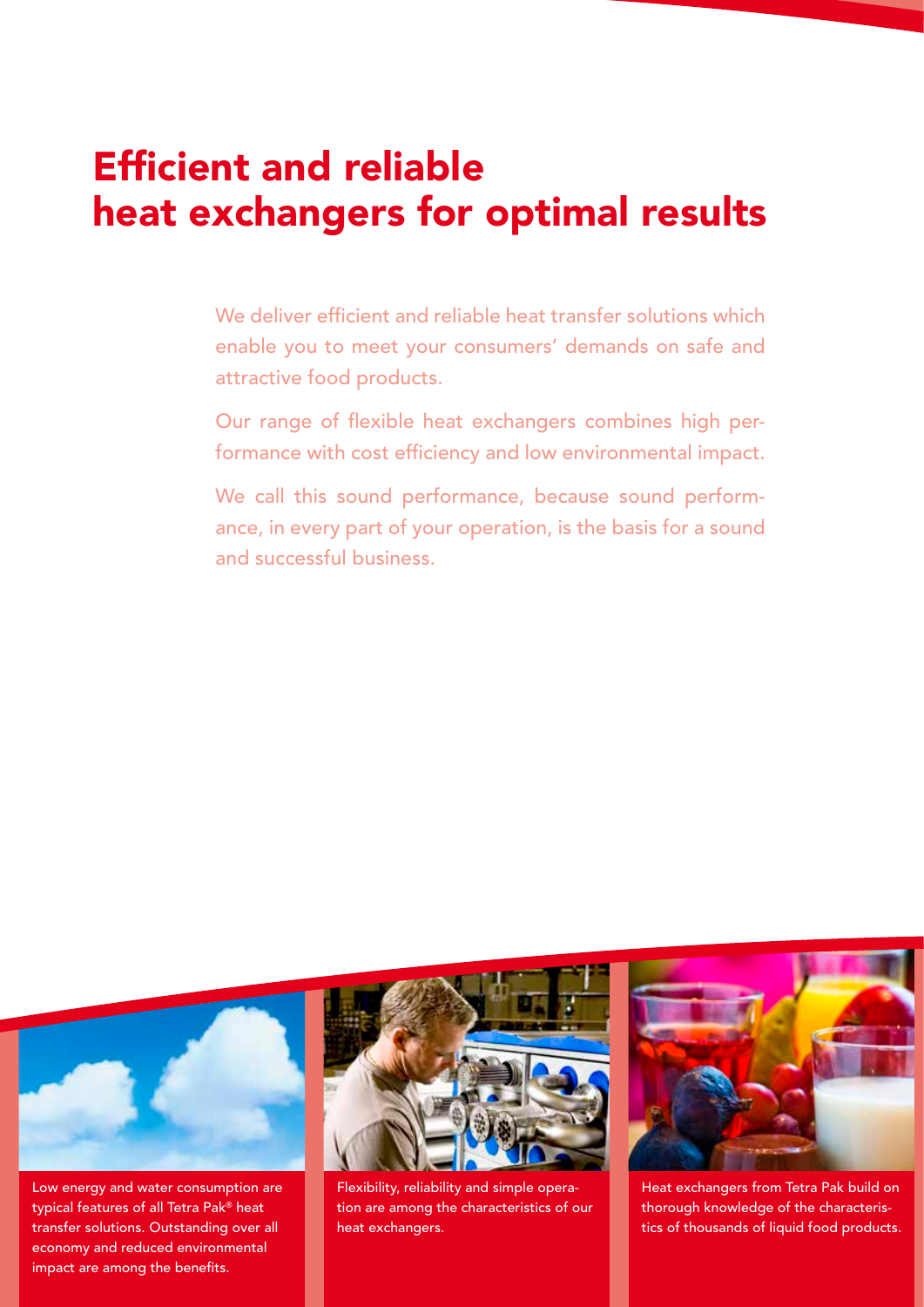

Here at Tetra Pak we have the knowledge and the equipment that will give you the optimal heat transfer solution. You will get an energy efficient and cost-effective process with minimal consumption of water and other resources. You will get flexible equipment that requires little maintenance. And within our wide range of heat exchangers there is always a suitable solution, no matter what products and raw materials you are processing.

Tetra Pak is also a partner you can depend on, with regard both to technical development and to detailed knowledge of different kinds of foods. Let us give you some examples:

WE WORK ONLY WITH FOOD. This means that our products are optimized to provide heating and cooling that is both gentle and effective, and makes the best of the food's characteristics.

WE HAVE THE EXPERIENCE. Many years of global work with solutions for food production have given us unique knowledge of how thousands of different food products should be processed to achieve the best possible result. You will have great use of this knowledge when you choose Tetra Pak as your solution provider.

WE KEEP UP with developments, and we have our ears to the ground when it comes to the market's and the consumers' demands on food and food production. And this applies not least to stricter environmental demands. We will help you optimize the heat treatment throughout your entire process, thus saving both money and the environment.

WE MAKE SURE that our heat exchangers measure up to stringent demands on operational reliability, hygiene and safety. They are built to withstand rough real-life demands with a minimum of maintenance.

Our organization and our products are characterized by solid quality awareness. As the world's leading supplier of heat transfer solutions to the food industry, we know how important it is that you and your customers can depend on your equipment functioning without problems. Day after day, year in and year out. That is why we have built up a global and seamless organisation for service and support. In a nutshell: we are there to provide sound performance.

Welcome to the Tetra Pak world of heat transfer solutions.



Knowledge and competence are effectively passed along and made available with ongoing training.



We understand the importance of taking good care of a trademark. Yours and our own.



Tetra Pak has an unsurpassed global organization for service and support.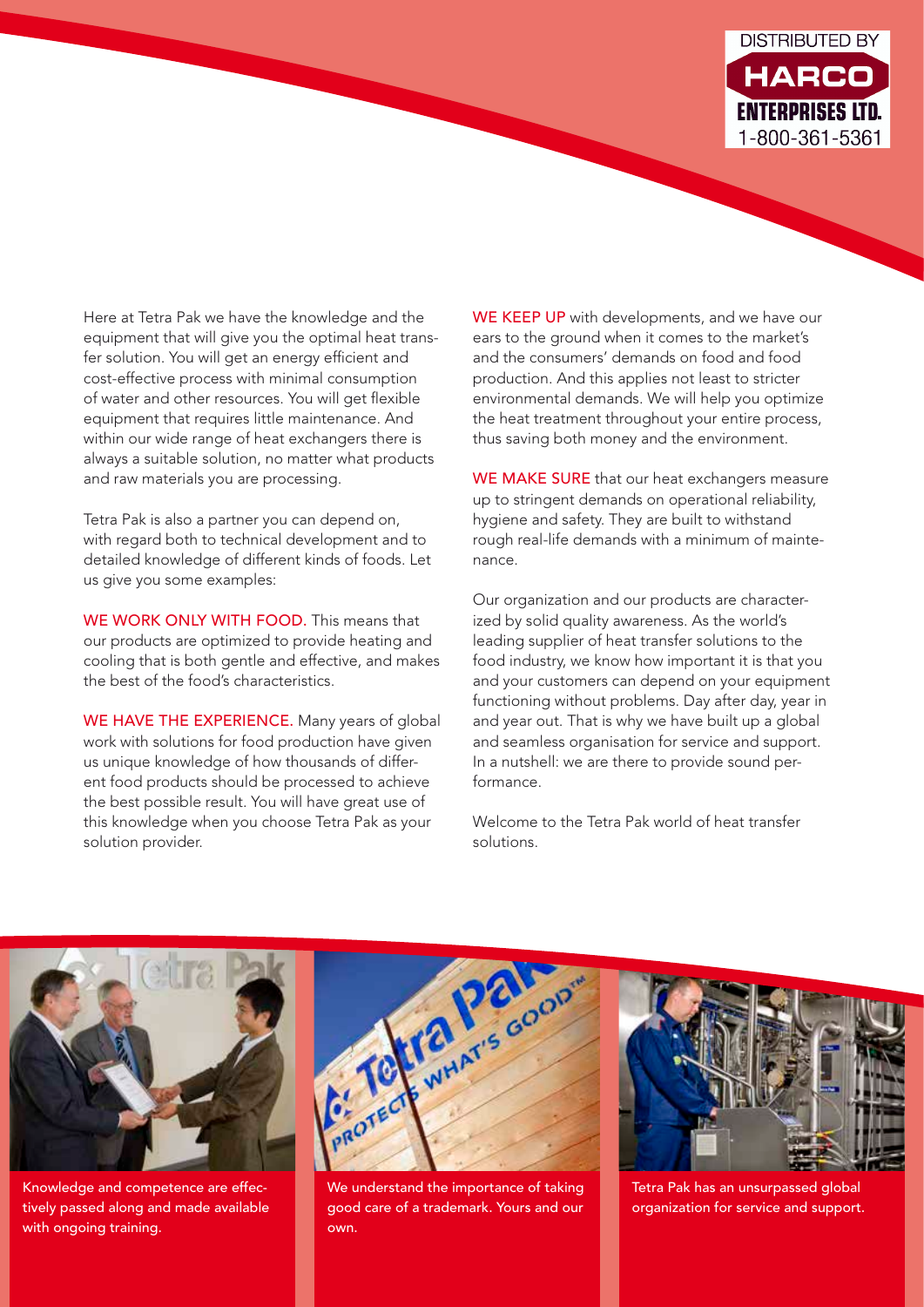# Let your needs dictate your choice!

When you choose Tetra Pak as your supplier, you gain access to a broad product portfolio with a heat exchanger for every need. Together, we work out the technical solution that exactly suits your applications and that gives you the optimal final result.

Tetra Pak® Plate Heat Exchangers

with plate excellence



Plate geometry

Shape and porthole size designed for food processing results in gentle product treatment and easy cleaning.

### **Pressing pattern**

Robust design with effective product distribution, uniform flow and high heat transfer efficiency.

#### • Clip-On gaskets

Effective and durable sealing performance with service friendly design and safety features.

### • Easy to adapt

A wide range of plates and gaskets, as well as a modular and strong frame, gives flexibility to meet future demands.

Regardless of what you choose, you will have a heat transfer solution that meets very high demands on hygiene, flexibility and reliable operation, as well as being environmentally sound.

## Tetra Pak® Tubular Heat Exchangers

with Floating Protection System



**Floating Protection System** A superior thermal stress absorbing design with quality, efficiency and flexibility benefits.

### • Inspectable

All tubes can easily be opened for visual inspection of all parts.

### • Energy-efficient

Six-metre tubes, protective panels and well-proven high product to product heat recovery in a compact frame with integrated holding cell.

#### • Modular frame

Easy to modify, rebuild and expand the unit through vast flexibility to combine tube designs and sizes.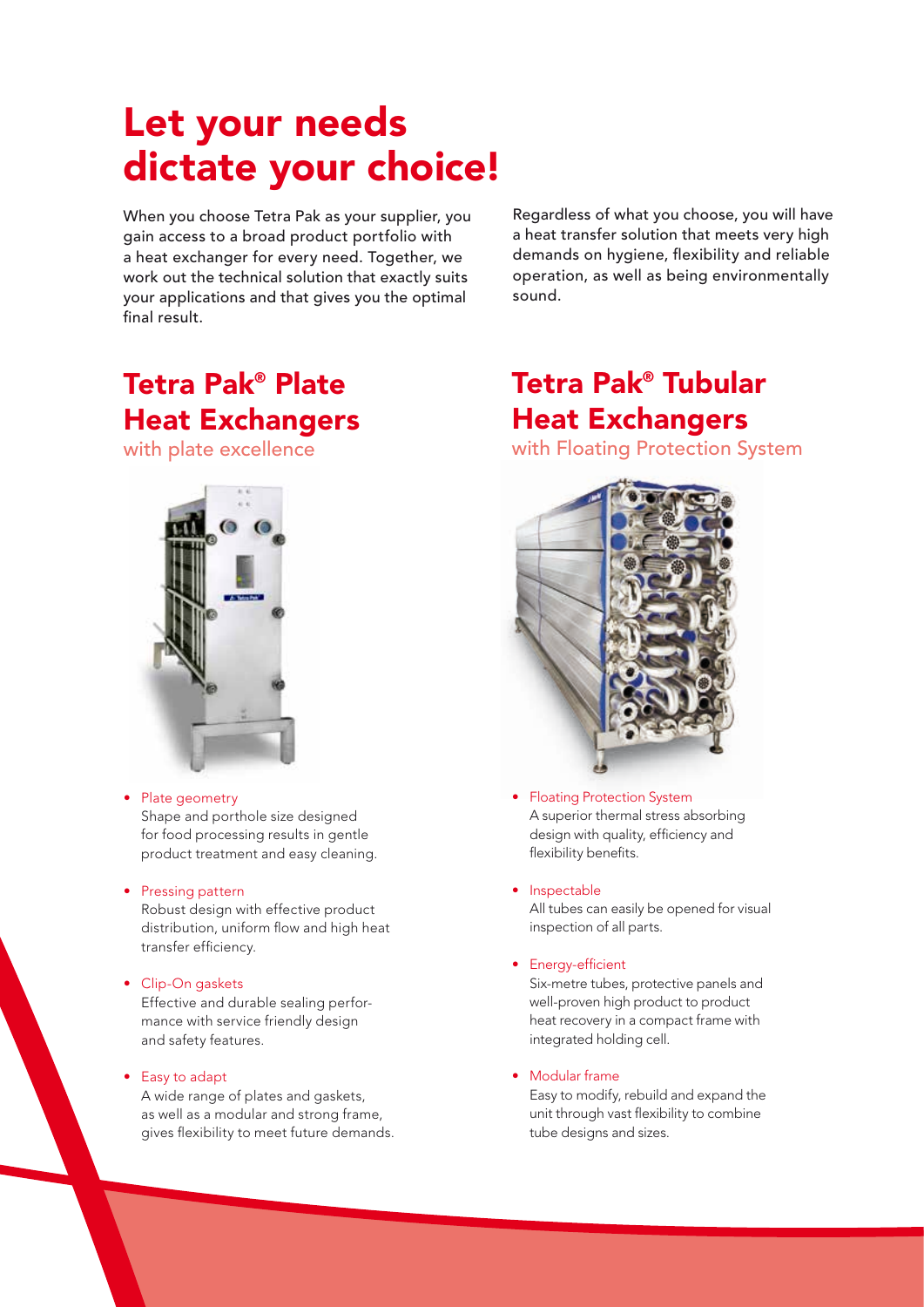

## Tetra Pak® Coiled Tubular Heat Exchangers

with excellence in design



### • High pressure rating

Pressure rating up to 300 bar enables a reliable and stable production of low to very viscous products at high production capacities.

### • Efficient heat transfer

Coiled tubular design enables good heat transfer efficiency for viscous products resulting in small system volumes, short retention time and less product losses.

### • Coiled tubular design

Gentle product treatment with no sharp bends or moving parts allow for highest particle integrity and product safety.

### • Minimized media volumes

Minimized media volume is achieved by designing the inner core as a pressure vessel open to atmosphere enables energy efficient operation.

### Contherm®

scraped-surface heat exchangers for viscous, sticky, chunky and crystalline



### • Versatile

Handles food products with very high viscosity, high pressures and a wide range of media products.

### • Customizable

Many sizes, for vertical or horizontal mounting, with numerous options for materials and designs.

- Tangential product head Gentle product treatment through initiating/finishing product rotation in the in- and outlets.
- Flushable aseptic seals Ensures food quality and safety.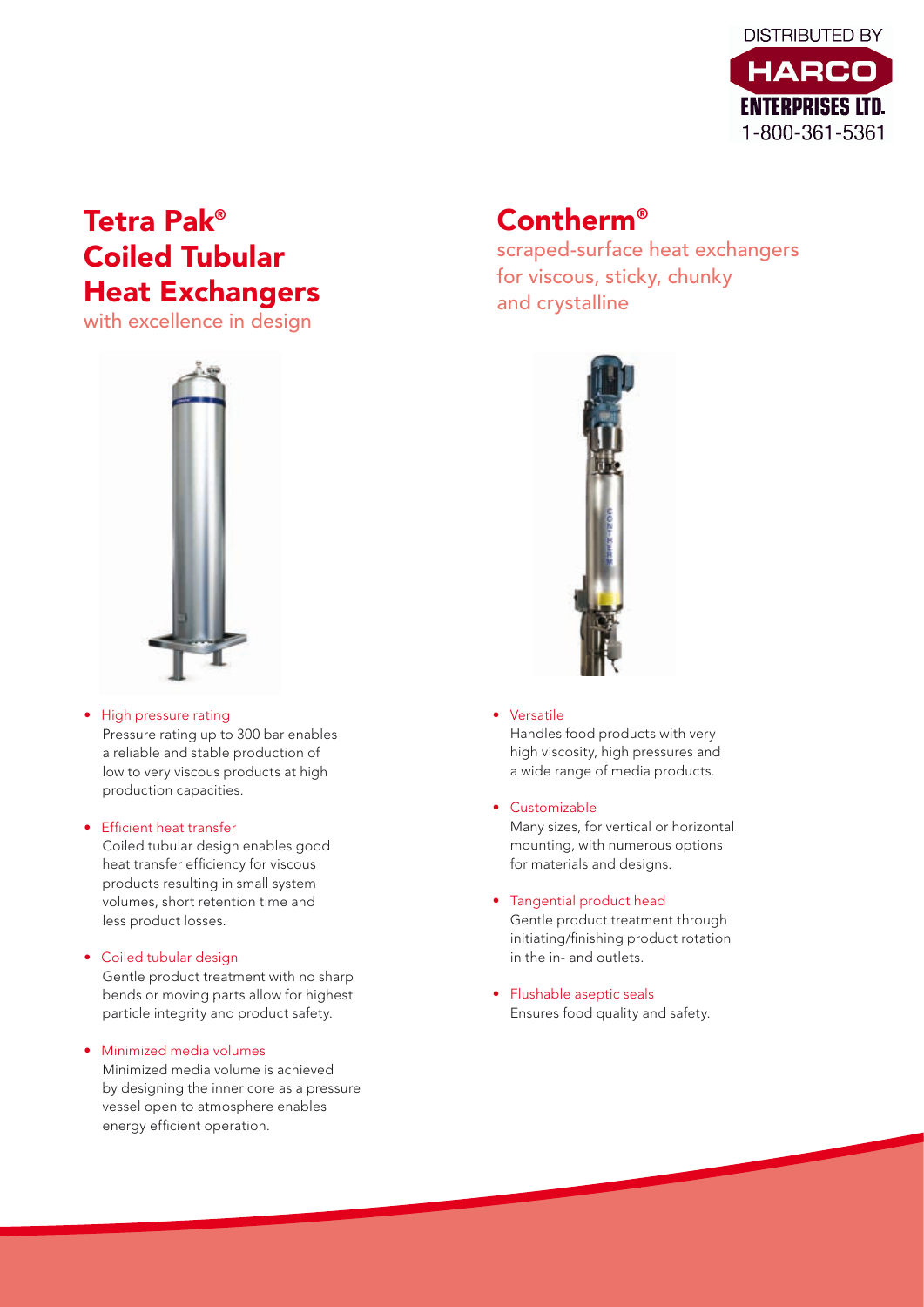# One for every app

l Recommended l Suitable

| <b>OIIE IOI EVELY</b>                                                                                                   | $\bullet$ induction $\bullet$ | $\sim$ <i>Juliupic</i> |                                  |              |        |
|-------------------------------------------------------------------------------------------------------------------------|-------------------------------|------------------------|----------------------------------|--------------|--------|
| application                                                                                                             |                               |                        | Tetra Pak® Plate Heat Exchangers | $\mathsf{M}$ |        |
| This spread will give you an<br>overview of which heat exchangers<br>are best suited for your specific<br>applications. |                               |                        |                                  |              |        |
| <b>SEGMENTS AND APPLICATIONS</b>                                                                                        | C                             | ${\sf CW}$             | CD                               | M            | CD     |
| <b>DAIRY</b>                                                                                                            |                               |                        |                                  |              |        |
| Milk cooling/heating                                                                                                    |                               |                        | $\bullet$                        |              |        |
| Milk pasteurization                                                                                                     |                               |                        |                                  |              |        |
| Cream pasteurization/cooling                                                                                            |                               |                        |                                  |              |        |
| Milk/Cream UHT                                                                                                          |                               |                        |                                  |              |        |
| Cultured milk cooling                                                                                                   |                               |                        |                                  |              |        |
| Concentrated milk heating                                                                                               |                               |                        |                                  |              |        |
| Whey pasteurization                                                                                                     |                               |                        |                                  |              |        |
| Ice cream mix pasteurization                                                                                            |                               |                        |                                  |              |        |
| <b>BEVERAGE</b>                                                                                                         |                               |                        |                                  |              |        |
| Clear juice/still drink/ water pasteurization                                                                           | $\bullet$                     |                        |                                  |              |        |
| Juice/nectar fibre < 5 mm pasteurization                                                                                |                               |                        |                                  |              |        |
| Juice/nectar <15 mm pasteurization                                                                                      |                               |                        |                                  |              |        |
| Juice/nectar >15 mm pasteurization                                                                                      |                               |                        |                                  |              |        |
| Clear juice concentrates                                                                                                | $\bullet$                     |                        |                                  |              |        |
| Juice concentrates with pulp & fibre                                                                                    |                               |                        |                                  |              |        |
| Isotonic sport drinks                                                                                                   | $\bullet$                     |                        |                                  |              |        |
| Tomato/vegetable juice                                                                                                  |                               |                        |                                  |              |        |
| Smoothies                                                                                                               |                               |                        |                                  |              |        |
| Soy milk/drinks UHT                                                                                                     | $\bullet$                     |                        |                                  |              |        |
| Tea/coffee UHT                                                                                                          |                               |                        |                                  |              |        |
| <b>OTHER LIQUID FOOD</b>                                                                                                |                               |                        |                                  |              |        |
| Tomato products                                                                                                         | $\bullet$                     |                        |                                  |              |        |
| Fruit preparations                                                                                                      |                               |                        |                                  |              | -      |
| Fruit purees                                                                                                            | $\bullet$                     |                        |                                  |              |        |
| Fruit mash                                                                                                              |                               |                        |                                  |              |        |
| Soups & Sauces                                                                                                          |                               |                        |                                  |              |        |
| Desserts                                                                                                                | $\bullet$                     |                        |                                  |              |        |
| Liquid egg products                                                                                                     | $\bullet$                     |                        |                                  |              |        |
| Products with big particles >15 mm                                                                                      |                               |                        |                                  |              |        |
| Sticky products                                                                                                         |                               |                        |                                  |              |        |
| <b>UTILITIES</b>                                                                                                        |                               |                        |                                  |              |        |
| Heating of CIP                                                                                                          | $\bullet$                     |                        |                                  | $\bullet$    |        |
| Water and media heating/cooling                                                                                         | $\bullet$                     |                        |                                  |              |        |
| <b>MAXIMUM CAPACITY</b>                                                                                                 |                               |                        |                                  |              |        |
| Pasteurization, I/h (low-viscous products)                                                                              | 100 000                       | 30 000                 | 65 000                           | 80 000       | 30 000 |
| Heating/cooling, I/h (low-viscous products)                                                                             | 150 000                       | 30 000                 | 65 000                           | 100 000      | 80 000 |
| Heating/cooling, I/h (viscous products)                                                                                 |                               |                        |                                  |              |        |
| Water, I/h                                                                                                              | 200 000                       | 75 000                 | 130 000                          | 200 000      |        |
| Max working pressure, bar(g)                                                                                            | 16(21)                        | $7\overline{ }$        | 10 <sup>°</sup>                  | 10(19)       | 80     |

10 11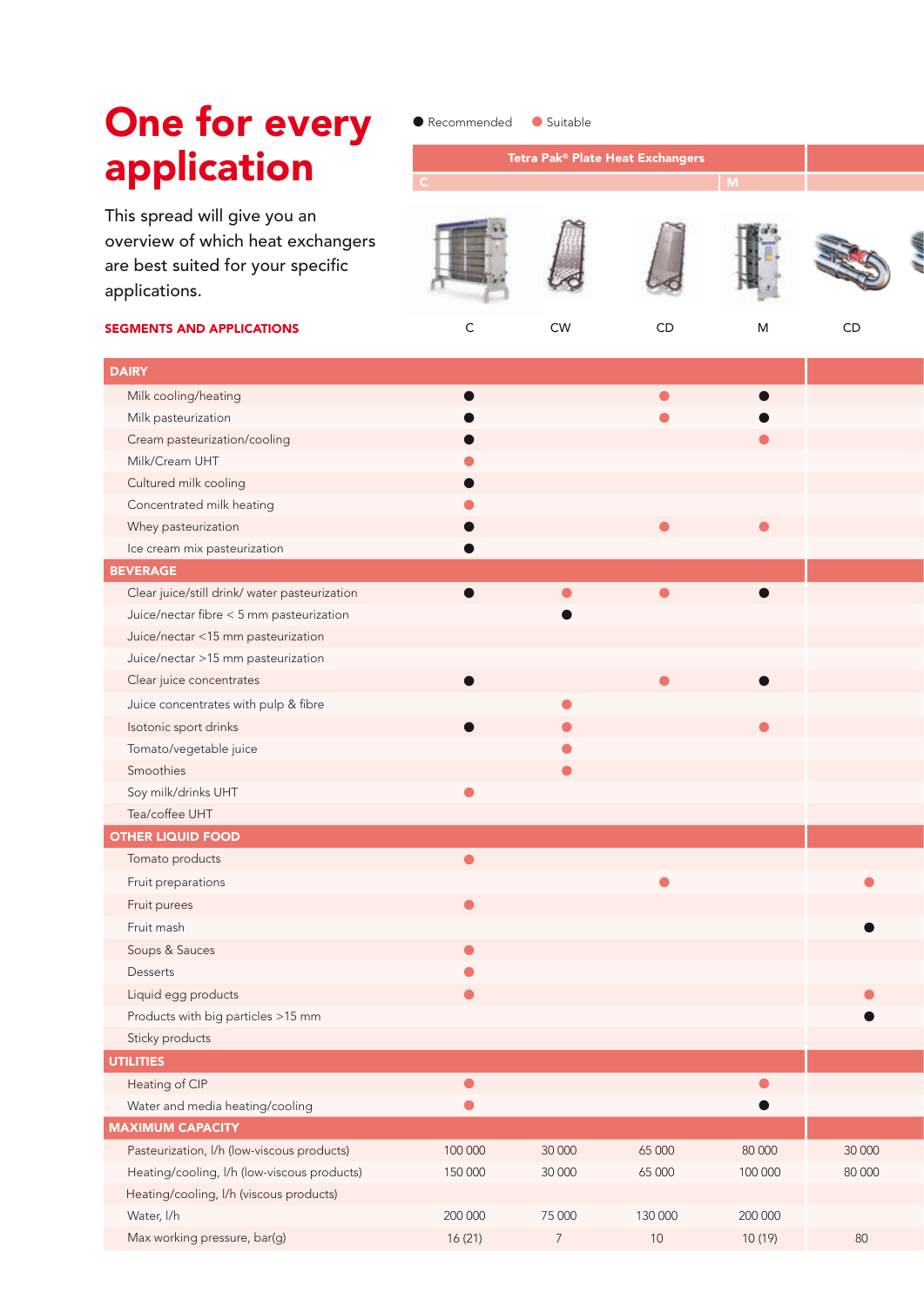

\* For concentration duties

|                                     |  | <b>Contherm®</b>       |                        |                                     |                        |                        |                       |           |             |
|-------------------------------------|--|------------------------|------------------------|-------------------------------------|------------------------|------------------------|-----------------------|-----------|-------------|
|                                     |  |                        |                        | <b>STATE 6</b>                      | SIG                    | Ņ.                     | <b>Change</b>         | Ļ         |             |
| ${\sf CM}$                          |  | CMP                    | CMR                    | ${\sf CMRF}$                        | $\mathsf{CC}$          | Coiled<br>Tubular      | CIP &<br>Water Heater | Contherm  | Convap      |
| $\bullet$                           |  |                        | $\bullet$              |                                     |                        |                        |                       |           |             |
| $\bullet$                           |  |                        | $\bullet$              | $\bullet$                           |                        |                        |                       |           |             |
| $\bullet$                           |  |                        |                        |                                     |                        | $\bullet$              |                       | $\bullet$ |             |
| $\bullet$<br>$\bullet$              |  |                        |                        |                                     |                        | $\bullet$              |                       | $\bullet$ |             |
| $\bullet$<br>$\bullet$              |  | $\bullet$              | $\bullet$              | $\bullet$<br>$\bullet$              |                        |                        |                       |           |             |
| $\bullet$                           |  | $\bullet$<br>$\bullet$ |                        | $\bullet$                           |                        | $\bullet$<br>$\bullet$ |                       |           |             |
| $\bullet$<br>$\bullet$              |  |                        |                        |                                     | $\bullet$<br>$\bullet$ | $\bullet$              |                       | $\bullet$ | $\bullet^*$ |
| $\bullet$<br>$\bullet$              |  |                        |                        | $\bullet$                           |                        |                        |                       |           |             |
| $\bullet$<br>$\bullet$<br>$\bullet$ |  |                        | $\bullet$<br>$\bullet$ | $\bullet$<br>$\bullet$<br>$\bullet$ |                        |                        |                       |           |             |
| $\bullet$                           |  |                        |                        |                                     | $\bullet$              | $\bullet$              |                       | $\bullet$ | $\bullet^*$ |
| $\bullet$<br>$\bullet$              |  | $\bullet$              |                        |                                     |                        | Ο<br>$\bullet$         |                       |           | $\bullet$   |
| $\bullet$                           |  | $\bullet$              |                        |                                     |                        | $\bullet$              |                       |           | $\bullet^*$ |
| $\bullet$                           |  |                        |                        |                                     |                        | $\bullet$<br>$\bullet$ |                       |           | $\bullet^*$ |
|                                     |  |                        |                        |                                     |                        | $\bullet$              |                       |           | $\bullet^*$ |
|                                     |  |                        |                        |                                     |                        |                        | $\bullet$             |           |             |
| 50 000                              |  | 50 000                 | 50 000                 | 25 000                              | 10 000                 | 20 000                 |                       | 5 0 0 0   |             |
| 80 000                              |  | 80 000                 |                        |                                     | 10 000                 | 20 000<br>15 000       | 60 000                | 5 0 0 0   |             |
| 120 000<br>80                       |  | 60                     | 50                     | 50                                  | 75                     | 300                    | 40                    | 20        | 20          |